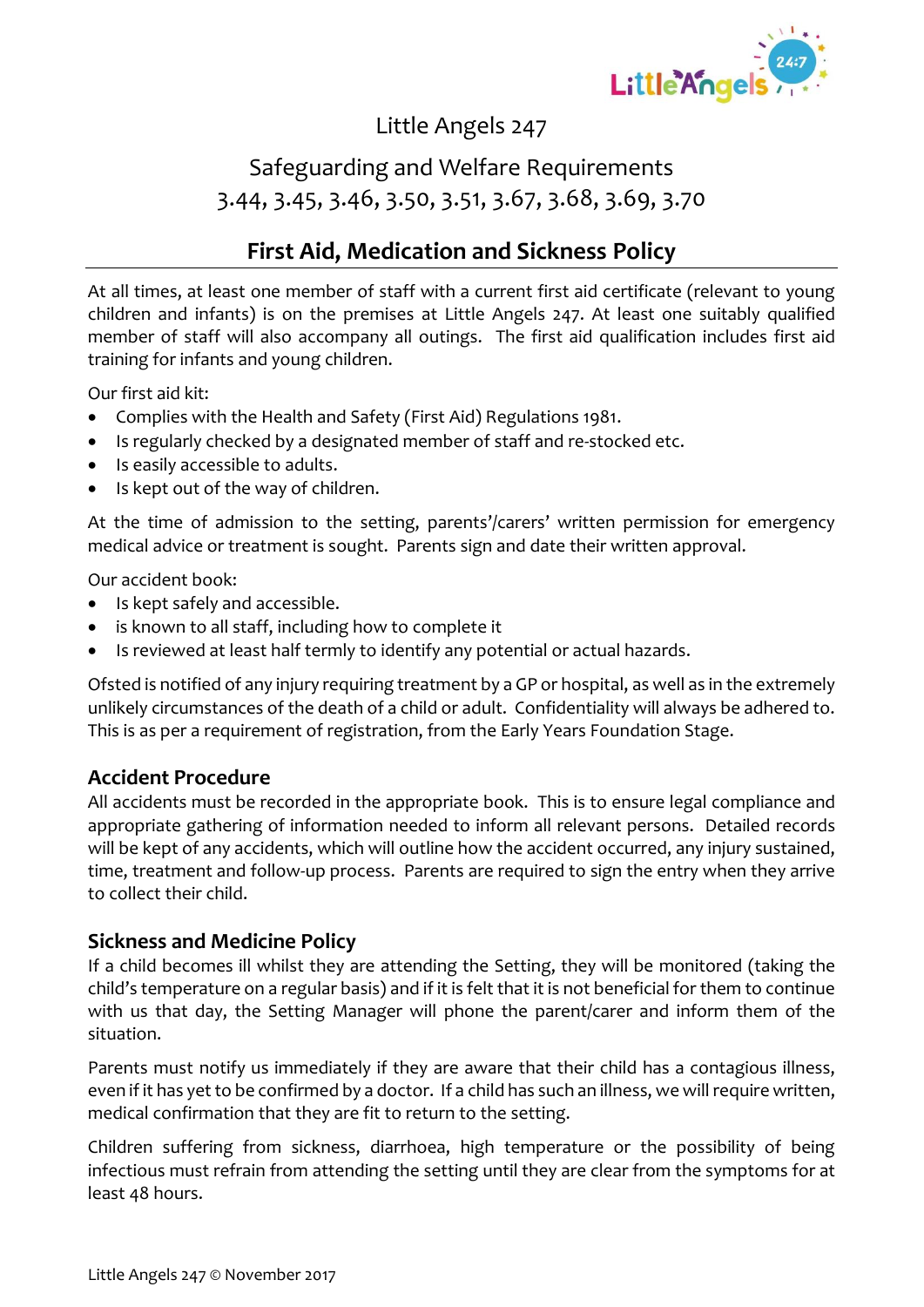

# Safeguarding and Welfare Requirements 3.44, 3.45, 3.46, 3.50, 3.51, 3.67, 3.68, 3.69, 3.70

If a child has been sent home from Little Angels 247 due to ill health they should not be readmitted until the child is suitably recovered or until the GP says they can return.

The setting will only administer prescribed medicine which is clearly labelled with the child's name, medicine type, amount to be administered and the correct date. No un-prescribed or over the counter medicine given by a parent/carer will be administered.

The exception to this would be if your child develops a seriously high temperature. In this situation, up to a maximum of 5ml of a paracetamol designed for children, such as Calpol, would be administered if the parent/carer has given the Setting prior consent. We will also attempt to reduce the temperature by tepid sponging and giving fluids and request parents/carers attendance as soon as possible.

If a parent/carer wishes their child to be given paracetamol in this situation, they must complete a consent form. Verbal consent is inadequate, no matter what situation arises. Parents/carers must be informed at all times before paracetamol is given and this will only be administered by the Management Team and cross checked by a qualified staff member. However, this procedure will only be completed in the event of an emergency.

If a child is taking antibiotics they must be kept away from Setting for at least 48 hours to enable the medicine to take effect.

Parents/carers of a child who requires prescribed medicine during their time with us must complete a medicine form each day. If this form is not completed daily, and signed by the parent/carer the medicine will not be administered. Details of when the last dosage was given must be reported and recorded when the child arrives at the Setting. However, if the medication is a long-term arrangement then a specific consent form may be used.

Children will be administered the correct dose by a senior member of staff, which will be witnessed by another member of staff. They will both sign and record the time accurately.

On collecting their child, parents/carers must sign to say that they agree that the medicine has been administered.

If a child has a severe allergy and requires an Epinephrine, then training must be completed by the child's Key Person and other staff. Unless this training is completed the child's attendance at the Setting will be delayed.

Any injury to a child or parent requiring a GP or hospital visit is reported to the local office of the Health and Safety Executive and Ofsted.

We meet our legal requirements for the safety of our employees by complying with RIDDOR.

We report to the local office of the Health & Safety Executive:

- Any accident to a member of staff requiring treatment by a GP or hospital; or
- Any dangerous occurrences (i.e. an event which does not cause and accident but might have done).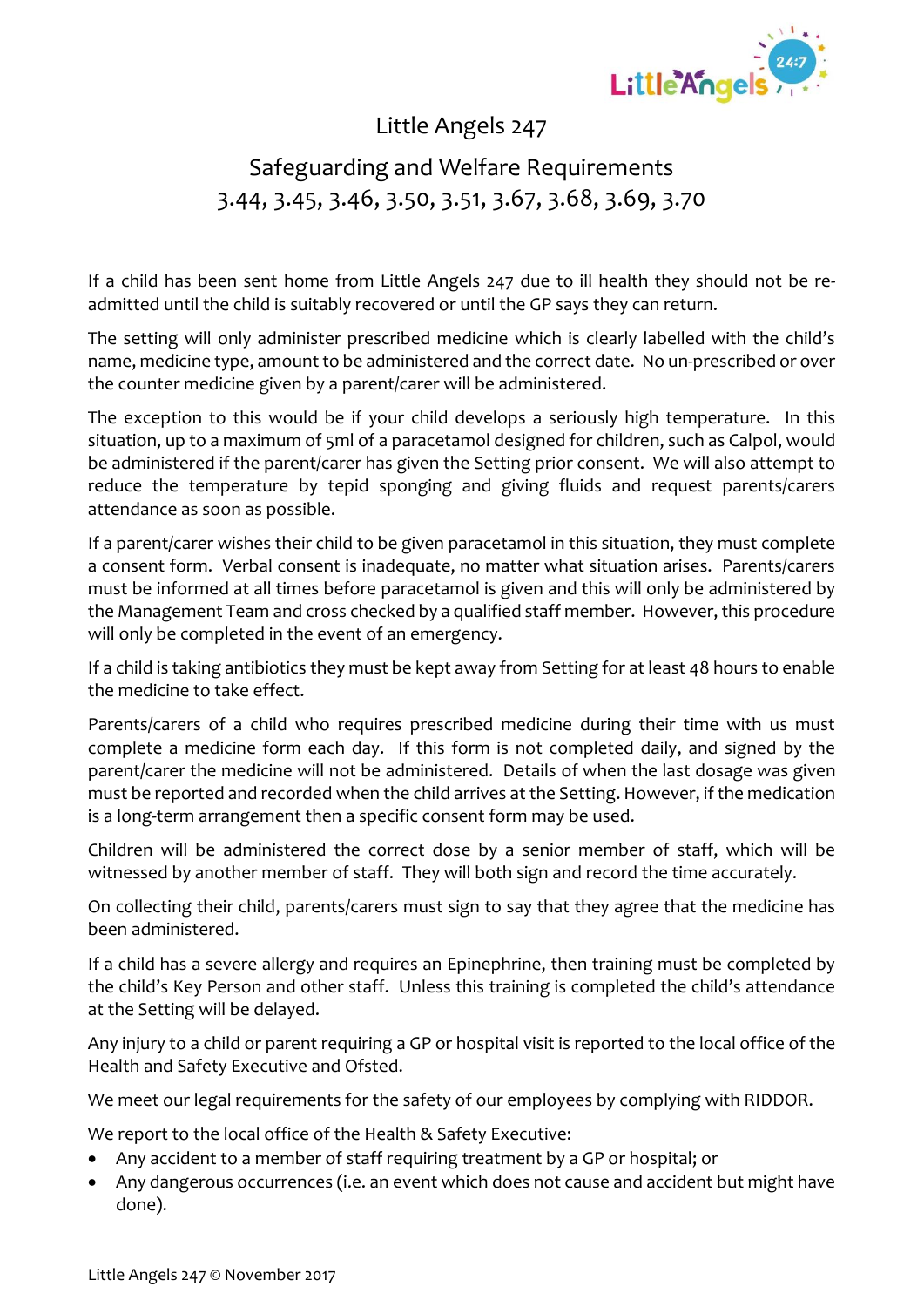

## Safeguarding and Welfare Requirements 3.44, 3.45, 3.46, 3.50, 3.51, 3.67, 3.68, 3.69, 3.70

Children's prescribed medicines are stored in their original containers, are clearly labelled and are not accessible to the children.

If the administered prescription requires medical knowledge, training will be provided for the relevant member of staff by a health professional, for example, the use of an Epi-pen.

#### **Medical Guidelines**

**Please refer to attached public health guidelines on:**

#### **Guidance on infection control in schools and other childcare settings**

**The following diseases are notifiable under the Public Health (Control of Disease) Act 1984 or the Public Health (Infectious Diseases) Regulations 1988.**

- Acute encephalitis
- Acute poliomyelitis
- Anthrax
- Cholera
- Diphtheria
- Dysentery
- Food poisoning
- Leptospirosis
- Malaria
- Measles
- Meningitis
- **Meningococcal**
- Pneumococcal
- Haemophilus influenzae
- Viral Meningococcal septicaemia (without meningitis)
- Mumps
- Ophthalmia neonatorum
- Paratyphoid fever